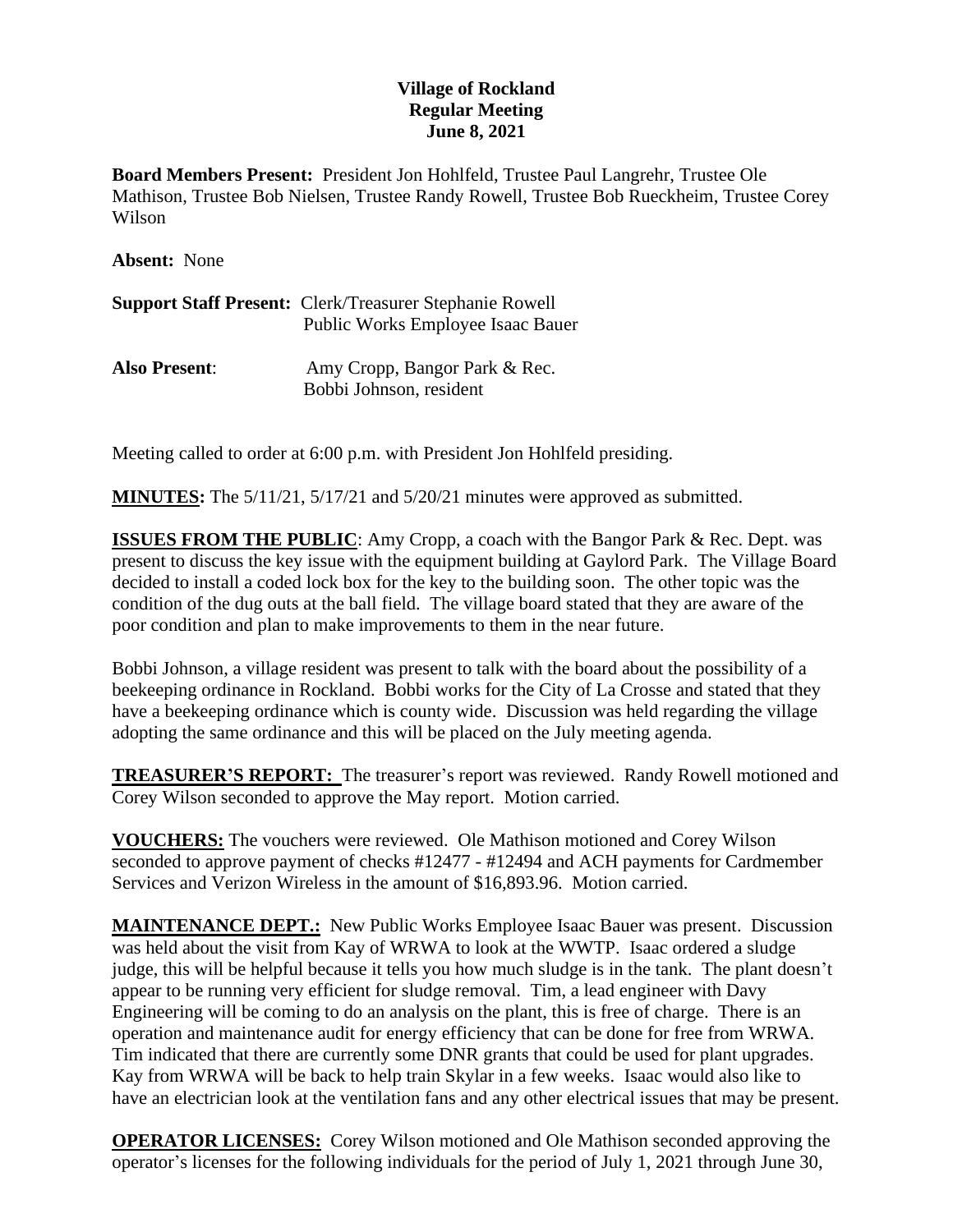2022, the La Crosse County Sheriff's Dept. background check showed no outstanding tickets or warrants. Motion carried. Rockland Stop & Go – Sharon A. Stark, Samuel O. Higley, Debra A. Higley and Tyler J. Ashmore. The Vault – Alyssa R. Kastenschmidt, Betsy J. Schultz, Selena M. Olvera, Brad H. Cleveland, Susan E. Screnock, Jennifer R. Hemmersbach, Taylor L. Lowe, Eric T. McKay, Laura C. Dubosq, Sadie C. Schultz, Brittany D. Clark, Anna C. Glanzer, Lydia L. Eddy, Sally L. Zager, Hannah E. Streeck and Melody A. Leis.

**BEER/LIQUOR/TOBACCO LICENSES**: Corey Wilson motioned and Ole Mathison seconded to approve renewal of the following licenses for the period of July 1, 2021 through June 30, 2022. The La Crosse County Sheriff's Dept. performed a background check and no issues were found. Motion carried. The Vault Pub & Eatery Inc. Class B Beer & Liquor License, Rockland Stop & Go. Inc. Class B Beer License and Cigarette and Tobacco Products Retail License.

**NOISE VARIANCE:** Randy Rowell motioned and Ole Mathison seconded to approve noise variances for both The Vault for fireworks on June 25<sup>th</sup> and the Village of Rockland for fireworks on June 26<sup>th</sup>. Motion carried.

**GAYLORD PARK SHELTER**: Jim Caulum, Caulum Construction was the only bid received for replacing the park shelter roof, soffit and facia. Ole Mathison motioned and Corey Wilson seconded to approve the bid in the amount of \$20,750.00. Motion carried. Stephanie will call Jim and get on the schedule. At this time adding the security cameras to Gaylord Park is on hold.

**TIF REVIEW**: The TIF spreadsheet was reviewed for 2020 and 2021. No action was taken.

**ADJOURNMENT**: Ole Mathison motioned and Corey Wilson seconded to adjourn the meeting. Meeting adjourned at 9:15 p.m.

Respectfully submitted,

Stephanie Rowell Village Clerk